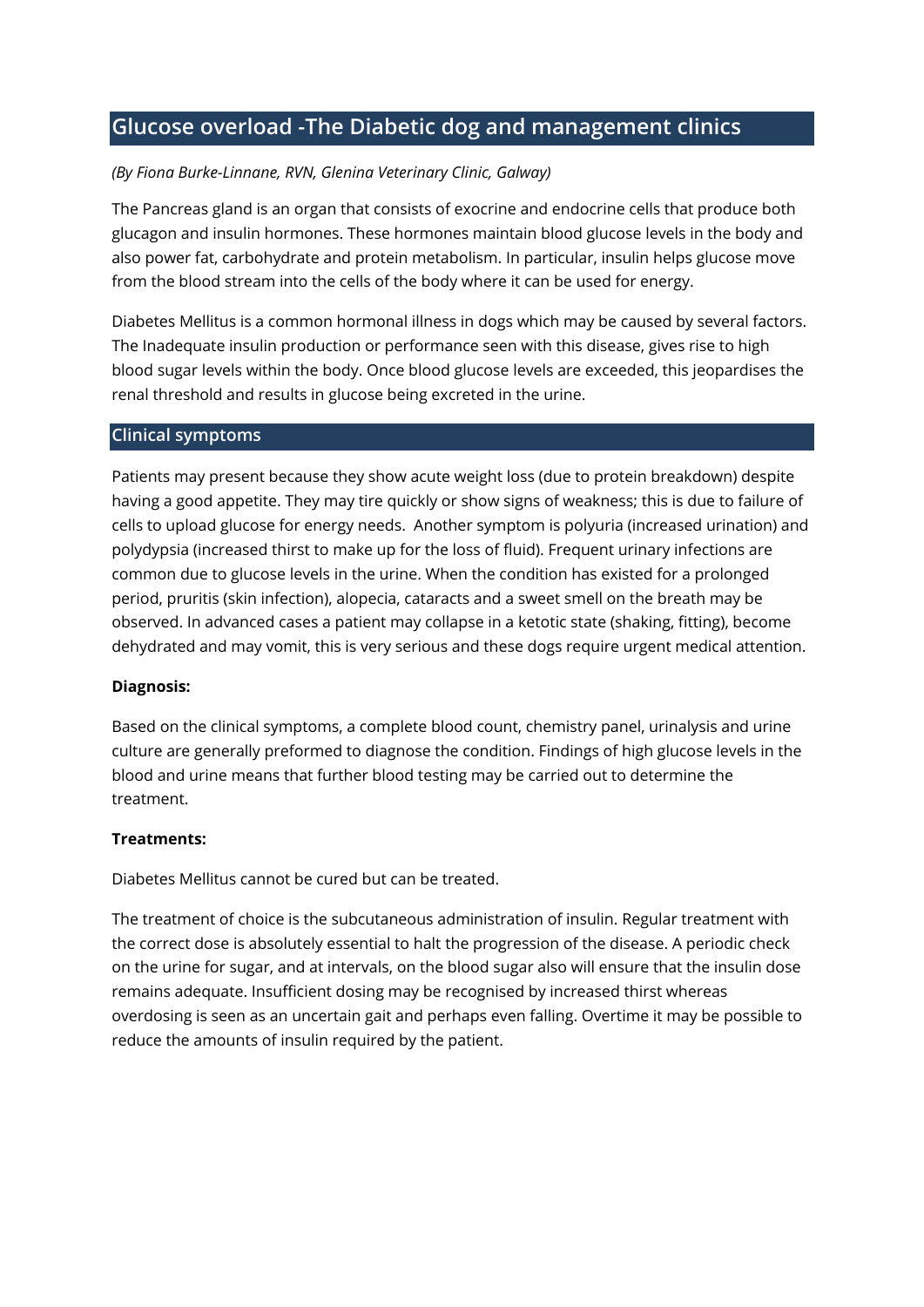

#### **Determining the correct insulin dose**

A Glucose curve is a graph that is used to measure the response to insulin therapy in order to stabilise the diabetic patient. Insulin is administered and Blood samples are taken at intervals over a 24 hour period .This is done to show the highest and lowest levels of glucose in the blood in order to help determine the insulin dose required by the individual patient. This is often performed throughout the life time of the patient to ensure that the blood glucose levels are stable.

## **Management clinics**

Many Veterinary practices now run numerous nursing clinics to support owners and their pets at various life stages and management of many disorders. The diabetic support clinic includes monitoring initial adjustments to insulin, demonstrating insulin administrative technique, urine testing, general help, counselling and most importantly, blood glucose estimations. These estimations are performed using a glucometer which requires only a drop of blood and makes frequent accurate blood glucose monitoring possible. This is useful during stabilisation periods and quick checks during routine outpatient clinics.



#### **Example of Diabetes monitoring chart**

| Date | Food & Time   Fluid intake | Insulin dose & time | <b>Blood Glucose</b> | Urine Sample Results |
|------|----------------------------|---------------------|----------------------|----------------------|
|      |                            |                     |                      |                      |
|      |                            |                     |                      |                      |